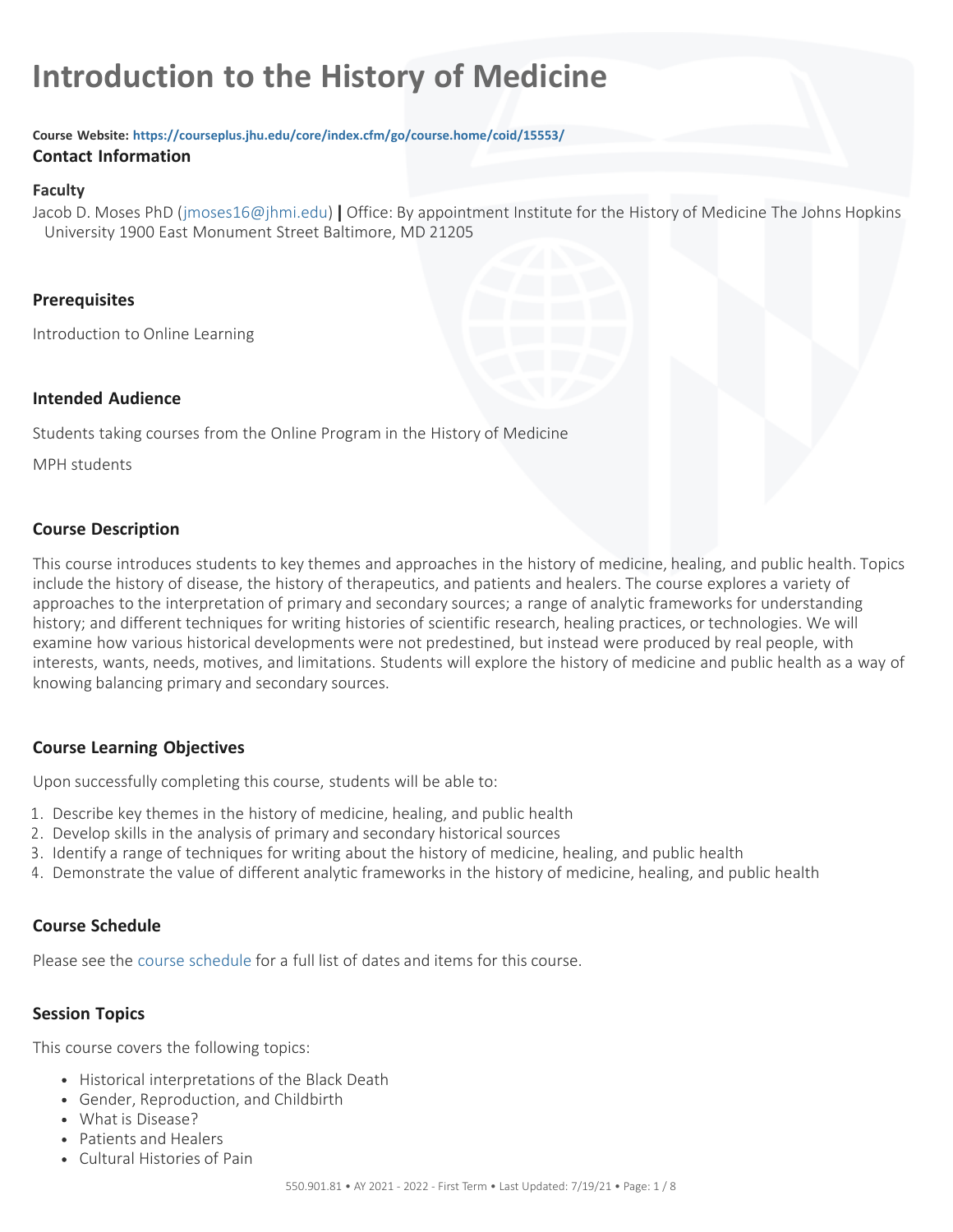- Rethinking Efficacy: Therapeutics in Historical Perspective
- Bodies and Representation
- Ethics and Experimentation

The course develops the following transferable skills:

- Critical evaluation of secondary literature
- Analysis of primary sources, including texts, data, images, maps, and artifacts
- Identifying how authors use evidence to make arguments

# **Methods of Assessment**

Assignments: 80%; Final Paper: 20%.

#### **Methods of Assessment Details**

This course is Pass/Fail. Assessment is based on a combination of weekly assignments (completed alone or in small groups) and a final paper. The percentage breakdown for each component is:

Weekly Assignments and Participation: 80%

Final Paper: 20%

# **Modes of Communication (email, discussion forums, etc)**

Email will be used for regular communication among students and faculty, including announcements and exchange of information. All students will be expected to check email regularly. Online office hours by appointment.

The course will also make regular use of VoiceThread and Live Talks.

For techical assistance contact: ctlthelp@jhsph.edu

#### **LiveTalk Requirements**

We will be using Zoom for our live sessions in this course. You are **required** to use a JHU Blue Jays Zoom account for participation in all live Zoom activities. Information about creating your free JHU Zoom account, using your JHED, can be found at [JHU Student Zoom Info.](https://drive.google.com/file/d/1IY6MaYTDtDOIbvGf6SfI3J0Fub919r7q/view) You are expected to have Zoom [downloaded](https://jhubluejays.zoom.us/download), regularly [updated](https://support.zoom.us/hc/en-us/articles/201362233-Upgrade-update-to-the-latest-version) to the latest version, and ready for use prior to the first day of class. You are encouraged to turn on your video to better engage with your peers, faculty, and guest lecturers during the live sessions. Additionally, you should familiarize yourself with Zoom etiquette, such as muting yourself unless you are currently speaking and using your host's parameters for discussion by using the chat or raise hand function.

This PDF also has tips on how to use Zoom: [https://courseplus.jhu.edu/fileDepot/onlineLibrary/2143/LiveTalks-](https://jhu.edu/fileDepot/onlineLibrary/2143/LiveTalks-JoiningViaZoom.pdf)[JoiningViaZoom.pdf](https://jhu.edu/fileDepot/onlineLibrary/2143/LiveTalks-JoiningViaZoom.pdf)

The LiveTalks will be recorded. These recordings will be made available to all students registered for this course for educational purposes only.

#### **Registration Notes**

JHU students enrolled in graduate degree programs (not in the School of Medicine) must submit a History of Medicine Program online application at [http://historyofmedicine.jhmi.edu](http://historyofmedicine.jhmi.edu/), in addition to an IDR with their home school to register for this course. No audits allowed.

#### **Academic Ethics and Student Conduct Code**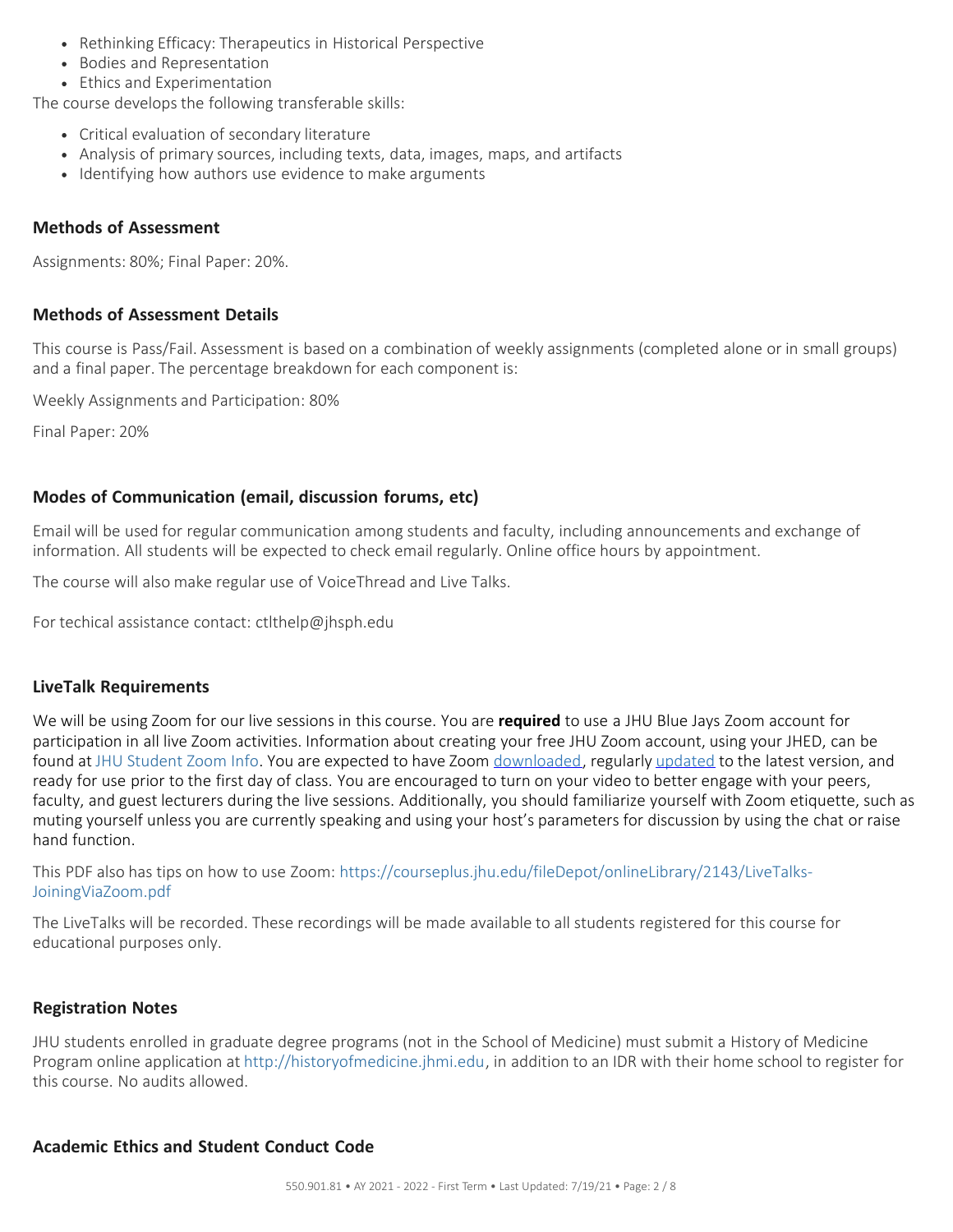Students enrolled in the Bloomberg School of Public Health of The Johns Hopkins University assume an obligation to conduct themselves in a manner appropriate to the University's mission as an institution of higher education. A student is obligated to refrain from acts which he or she knows, or under the circumstances has reason to know, impair the academic integrity of the University. Violations of academic integrity include, but are not limited to: cheating; plagiarism; knowingly furnishing false information to any agent of the University for inclusion in the academic record; violation of the rights and welfare of animal or human subjects in research; and misconduct as a member of either School or University committees or recognized groups or organizations.

Students should be familiar with the policies and procedures specified under Policy and Procedure Manual Student-01 (Academic Ethics), available on the school's [http://my.jhsph.edu](http://my.jhsph.edu/) portal.

The faculty, staff and students of the Bloomberg School of Public Health and the Johns Hopkins University have the shared responsibility to conduct themselves in a manner that upholds the law and respects the rights of others. Students enrolled in the School are subject to the Student Conduct Code (detailed in Policy and Procedure Manual Student-06) and assume an obligation to conduct themselves in a manner which upholds the law and respects the rights of others. They are responsible for maintaining the academic integrity of the institution and for preserving an environment conducive to the safe pursuit of the School's educational, research, and professional practice missions.

# **Toolbox Videos**

The Online Program has made a number of brief videos that provide guidance on specific aspects of historical work, such as reading primary sources, or avoiding plagiarism. All the videos are available on our YouTube channel in the "Toolbox" playlist.

Please refer to [this link](https://youtube.com/playlist?list=PLLdZhn2nm5IQRK6QELUYviD6yEb-LJ7YQ).

# **Students with Disabilities - Accommodations and Accessibility**

#### School of Public Health registrants:

Johns Hopkins University values diversity and inclusion. We are committed to providing welcoming, equitable, and accessible educational experiences for all students. Students with disabilities (including those with psychological conditions, medical conditions, and temporary disabilities) can request accommodations for this course by providing an Accommodation Letter issued by Student Disability Services (SDS). Please request accommodations for this course as early as possible to provide time for effective communication and arrangements. For further information or to start the process of requesting accommodations, please contact Student Disability Services at the Bloomberg School of Public Health at [JHSPH.dss@jhu.edu.](mailto:JHSPH.dss@jhu.edu)

#### School of Medicine registrants:

Students with disabilities who require accommodations for this course should first contact Kristina Nance, [Student Disability](https://www.hopkinsmedicine.org/som/education-programs/graduate-programs/admissions/disability_services.html) [Services](https://www.hopkinsmedicine.org/som/education-programs/graduate-programs/admissions/disability_services.html) Coordinator for Graduate Biomedical Education ([GradDisabilityOffice@jhu.edu](mailto:GradDisabilityOffice@jhu.edu) or 667-209-8058). The Coordinator can provide information about how to establish eligibility for accommodations as well as the process to use to officially request them.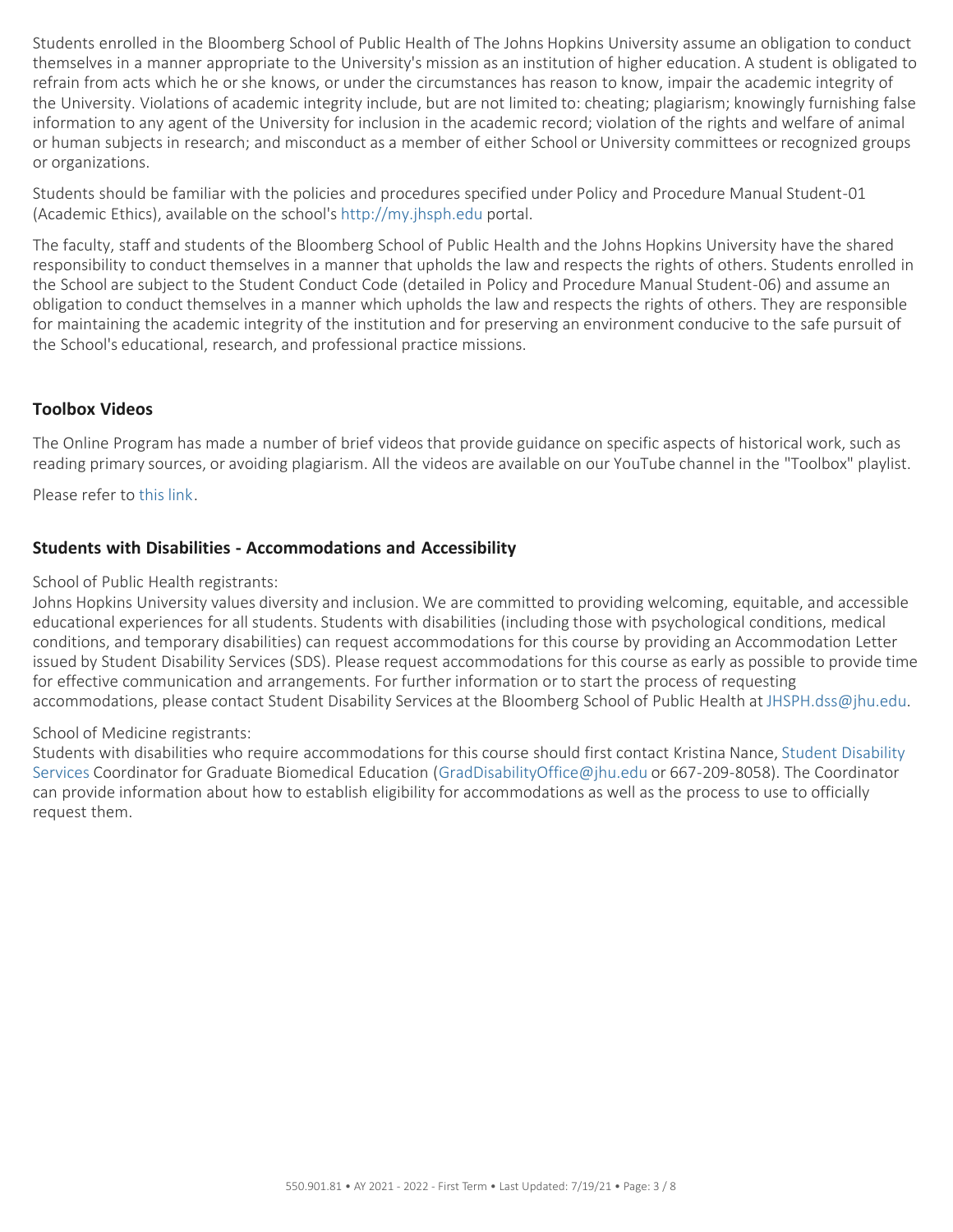# **Schedule**

| <b>Available</b>                                                                            |                                                     | <b>Assignment</b>                                                                                   | <b>Due</b>          |  |
|---------------------------------------------------------------------------------------------|-----------------------------------------------------|-----------------------------------------------------------------------------------------------------|---------------------|--|
|                                                                                             | Week 1: Introduction & The Black Death: Two Stories |                                                                                                     |                     |  |
| Sat, Aug 28<br>to<br>Wed, Dec 31,<br>11:59 PM                                               | Lecture 0                                           | Course Introduction (Moses)                                                                         |                     |  |
| Sat, Aug 28<br>to<br>Wed, Dec 31,<br>11:59 PM                                               | Readings                                            | Readings Week 1                                                                                     |                     |  |
| Sat, Aug 28<br>to<br>Wed, Dec 31,<br>11:59 PM                                               | Lecture 1                                           | The Black Death: Two Stories (Fissell)                                                              |                     |  |
| Wed, Sep 1, 7<br>PM<br>to<br>Wed, Dec 31,<br>11:59 PM                                       | LiveTalk 1                                          | Weds, Sept. 1, 2021, 7:00-8:30 pm ET                                                                |                     |  |
| Sat, Aug 28<br>to<br>Fri, Sep 3, 11:59<br>PM                                                | Assignments                                         | Week 1 Assignments                                                                                  | Wed, Sep 1, 5<br>PM |  |
| Sat, Aug 28<br>to<br>Wed, Dec 31,<br>11:59 PM                                               | Activity                                            | Office Hours                                                                                        |                     |  |
| Week 2: From Witches to Man-Midwives: Childbirth in the Eighteenth and Nineteenth Centuries |                                                     |                                                                                                     |                     |  |
| Sat, Aug 28<br>to<br>Wed, Dec 31,<br>11:59 PM                                               | Lecture 2                                           | From Witches to Man-Midwives:<br>Childbirth in the Eighteenth and<br>Nineteenth Centuries (O'Brien) |                     |  |
| Sat, Aug 28<br>to<br>Wed, Dec 31,<br>11:59 PM                                               | Readings                                            | Readings Week 2                                                                                     |                     |  |
|                                                                                             |                                                     |                                                                                                     |                     |  |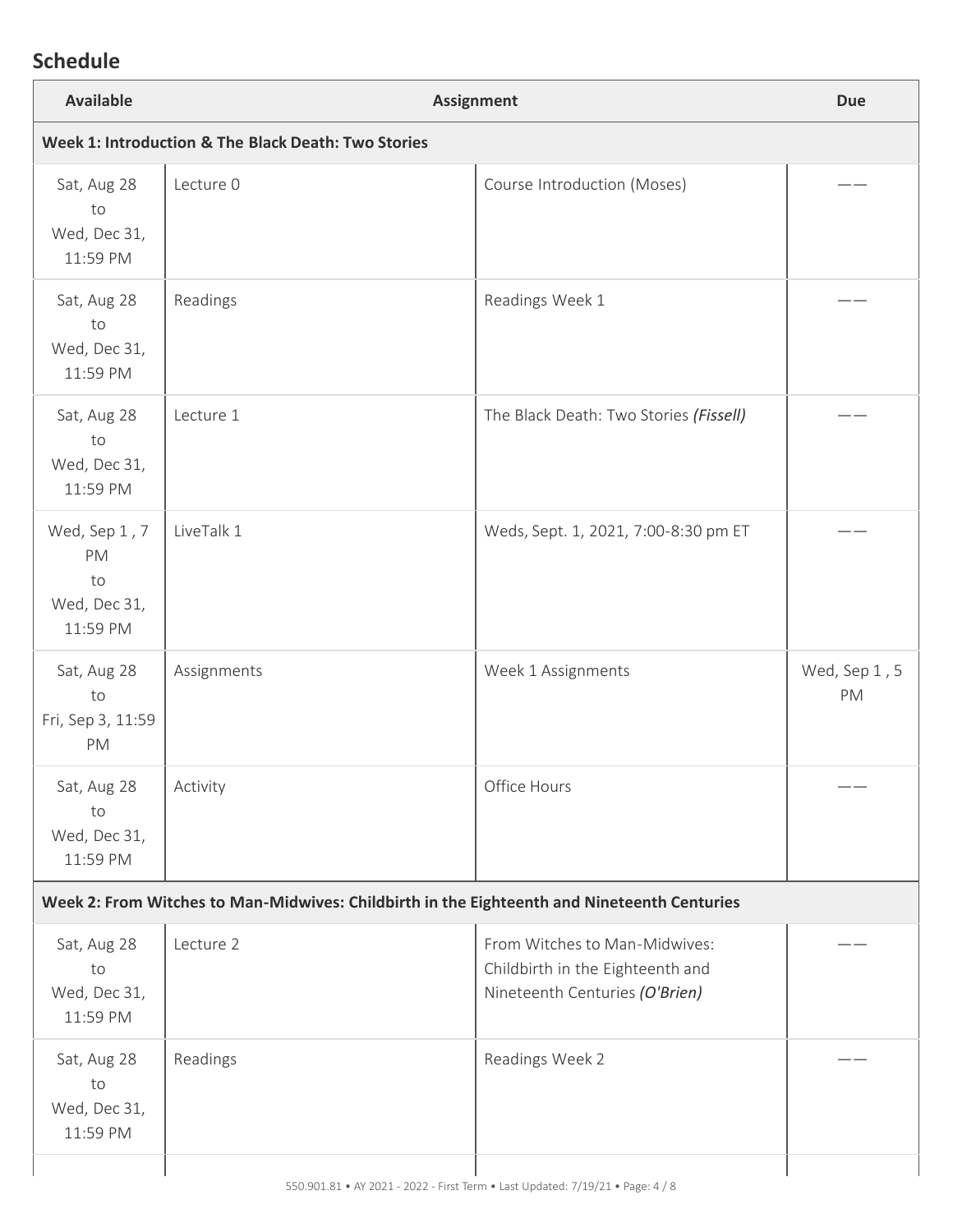| Sat, Aug 28<br>to<br>Wed, Dec 31,<br>11:59 PM | Assignments | Week 2 Assignments             | Fri, Sep 10,<br>11:59 PM |
|-----------------------------------------------|-------------|--------------------------------|--------------------------|
| Sat, Aug 28<br>to<br>Sat, Oct 23,<br>11:59 PM | Activity    | Office Hours                   |                          |
| <b>Week 3: What is Disease?</b>               |             |                                |                          |
| Sat, Aug 28<br>to<br>Wed, Dec 31,<br>11:59 PM | Lecture 3   | What Is Disease? (Greene)      |                          |
| Sat, Aug 28<br>to<br>Wed, Dec 31,<br>11:59 PM | Readings    | Readings Week 3                |                          |
| Sat, Aug 28<br>to<br>Wed, Dec 31,<br>11:59 PM | Assignments | Week 3 Assignments             | Fri, Sep 17,<br>11:59 PM |
| Sat, Aug 28<br>to<br>Sat, Oct 23,<br>11:59 PM | Activity    | Office Hours                   |                          |
| <b>Week 4: Patients and Healers</b>           |             |                                |                          |
| Sat, Aug 28<br>to<br>Wed, Dec 31,<br>11:59 PM | Lecture 4   | Patients and Healers (Fissell) |                          |
| Sat, Aug 28<br>to<br>Wed, Dec 31,<br>11:59 PM | Readings    | Readings Week 4                |                          |
| Sat, Aug 28<br>to<br>Wed, Dec 31,<br>11:59 PM | Assignments | Week 4 Assignments             | Fri, Sep 24,<br>11:59 PM |
|                                               |             |                                |                          |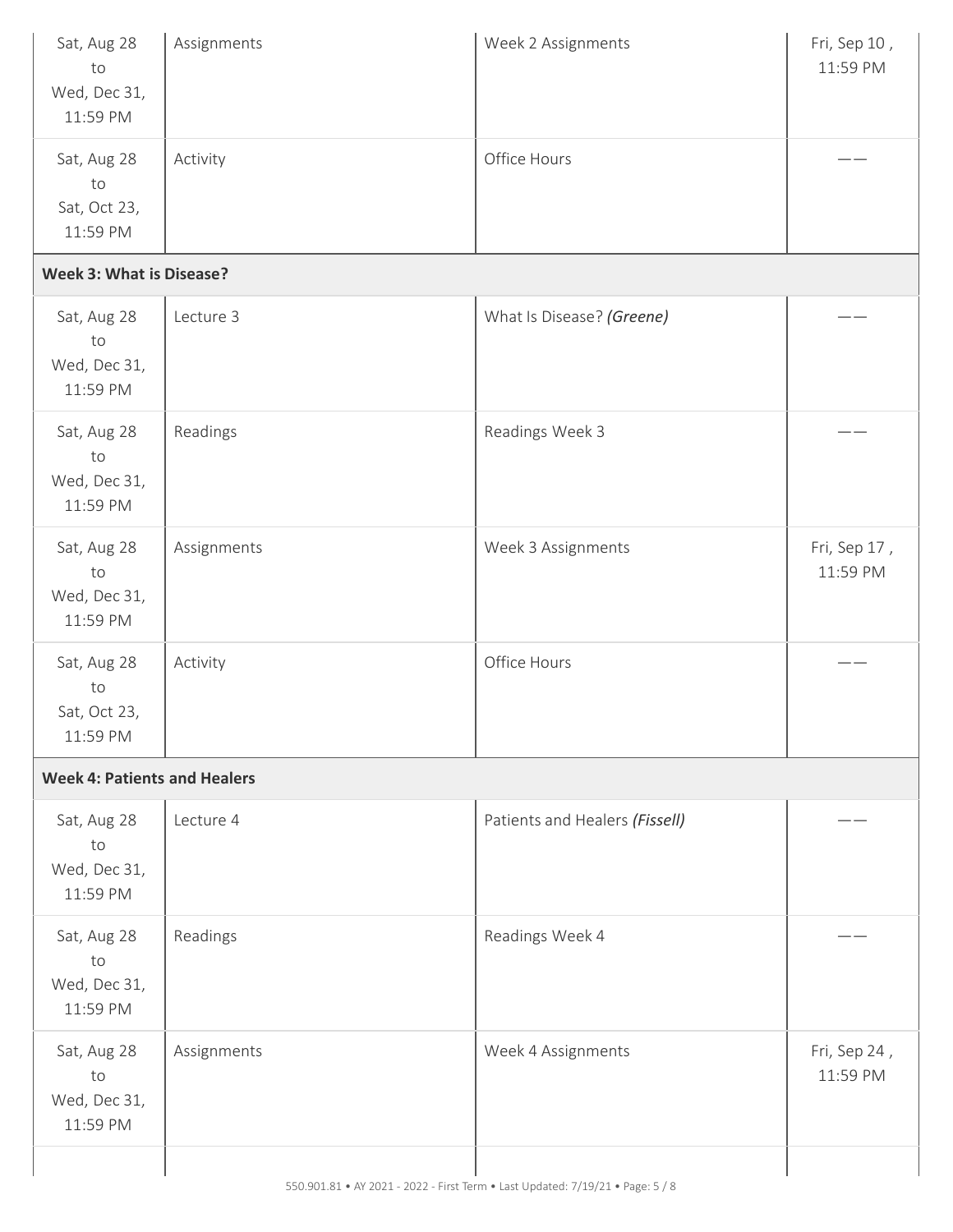| Sat, Aug 28<br>to<br>Wed, Dec 31,<br>11:59 PM | Activity                                                            | Office Hours                      |                         |
|-----------------------------------------------|---------------------------------------------------------------------|-----------------------------------|-------------------------|
| Mon, Sep 20<br>to<br>Wed, Dec 31,<br>11:59 PM | Survey                                                              | Week 4 Assignments                |                         |
|                                               | Week 5: Rethinking Efficacy: Therapeutics in Historical Perspective |                                   |                         |
| Sat, Aug 28<br>to<br>Wed, Dec 31,<br>11:59 PM | Lecture 5                                                           | Therapeutics (Greene)             |                         |
| Sat, Aug 28<br>to<br>Wed, Dec 31,<br>11:59 PM | Readings                                                            | Readings Week 5                   |                         |
| Sat, Aug 28<br>to<br>Wed, Dec 31,<br>11:59 PM | Assignments                                                         | Week 5 Assignments                | Fri, Oct 1,<br>11:59 PM |
| Sat, Aug 28<br>to<br>Wed, Dec 31,<br>11:59 PM | Activity                                                            | Office Hours                      |                         |
|                                               | Week 6: Cultural Histories of Pain                                  |                                   |                         |
| Sat, Aug 28<br>to<br>Wed, Dec 31,<br>11:59 PM | Lecture 6                                                           | Cultural History of Pain (Mooney) |                         |
| Sat, Aug 28<br>to<br>Wed, Dec 31,<br>11:59 PM | Readings                                                            | Readings Week 6                   |                         |
| Sat, Aug 28<br>to<br>Wed, Dec 31,<br>11:59 PM | Assignments                                                         | Week 6 Assignments                | Fri, Oct 8,<br>11:59 PM |
|                                               |                                                                     |                                   |                         |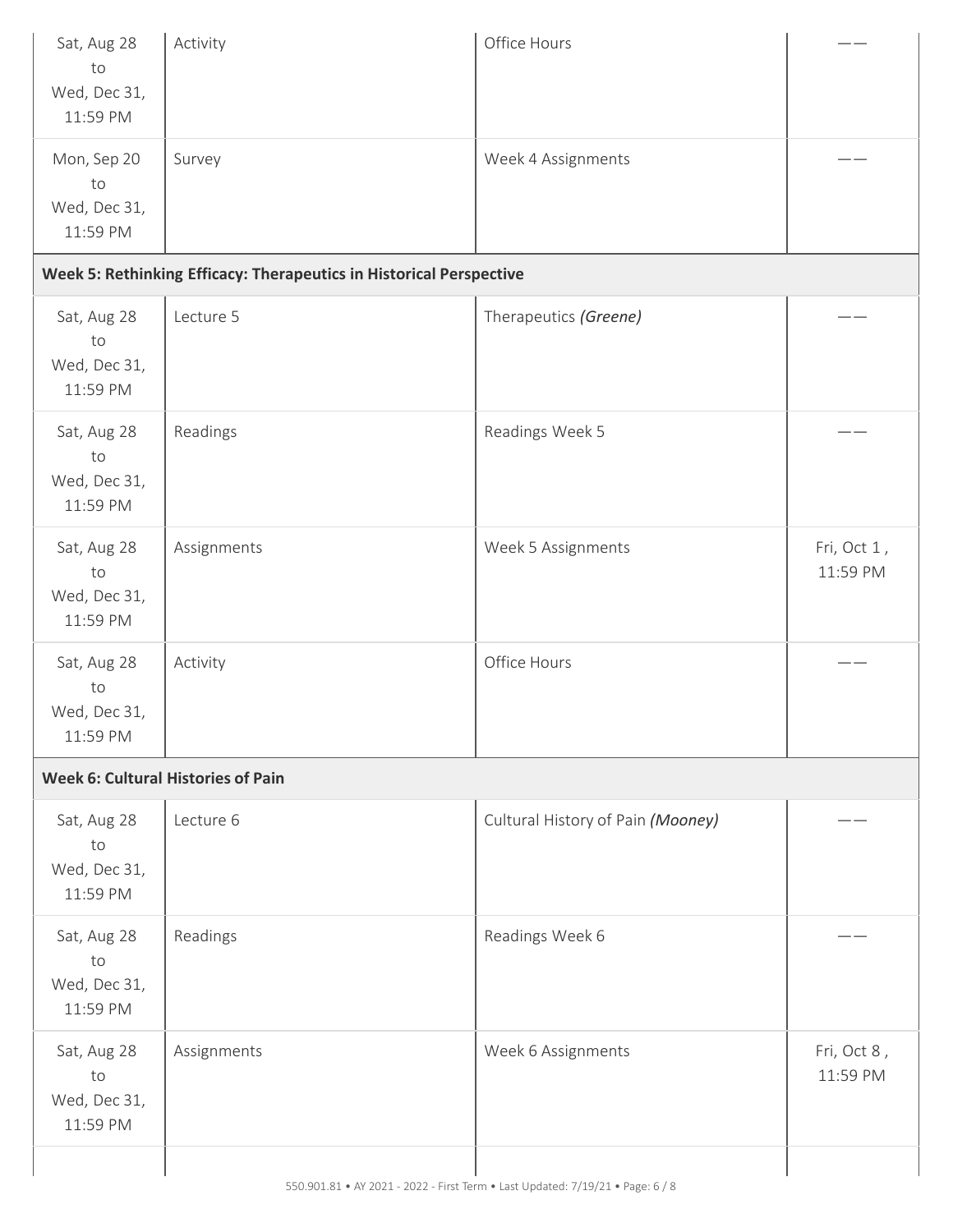| Wed, Oct 6, 4<br>PM<br>to<br>Wed, Dec 31,<br>11:59 PM | LiveTalk 2                               | Weds, Oct. 6, 2021, 5:30PM - 6:30PM ET                                       |                          |
|-------------------------------------------------------|------------------------------------------|------------------------------------------------------------------------------|--------------------------|
| Sat, Aug 28<br>to<br>Wed, Dec 31,<br>11:59 PM         | Activity                                 | Office Hours                                                                 |                          |
|                                                       | <b>Week 7: Bodies and Representation</b> |                                                                              |                          |
| Sat, Aug 28<br>to<br>Wed, Dec 31,<br>11:59 PM         | Lecture 7                                | Bodies and Representations (Fissell)                                         |                          |
| Sat, Aug 28<br>to<br>Wed, Dec 31,<br>11:59 PM         | Readings                                 | Readings Week 7                                                              |                          |
| Sat, Aug 28<br>to<br>Wed, Dec 31,<br>11:59 PM         | Assignments                              | Week 7 Assignments                                                           | Fri, Oct 15,<br>11:59 PM |
| Sat, Aug 28<br>to<br>Wed, Dec 31,<br>11:59 PM         | Activity                                 | Office Hours                                                                 |                          |
| Week 8:                                               |                                          |                                                                              |                          |
| Sat, Aug 28<br>to<br>Wed, Dec 31,<br>11:59 PM         | Lecture 8                                | Judging the Past: History and the Ethics<br>of Human Experimentation (Moses) |                          |
| Sat, Aug 28<br>to<br>Wed, Dec 31,<br>11:59 PM         | Assignments                              | Week 8 Assignments                                                           | Sun, Oct 24,<br>11:59 PM |
| Wed, Oct 20,<br>5:30 PM<br>to<br>Wed, Dec 31,         | LiveTalk 3                               | Weds., Oct. 20, 2020, 5:30PM-6:30PM ET                                       |                          |